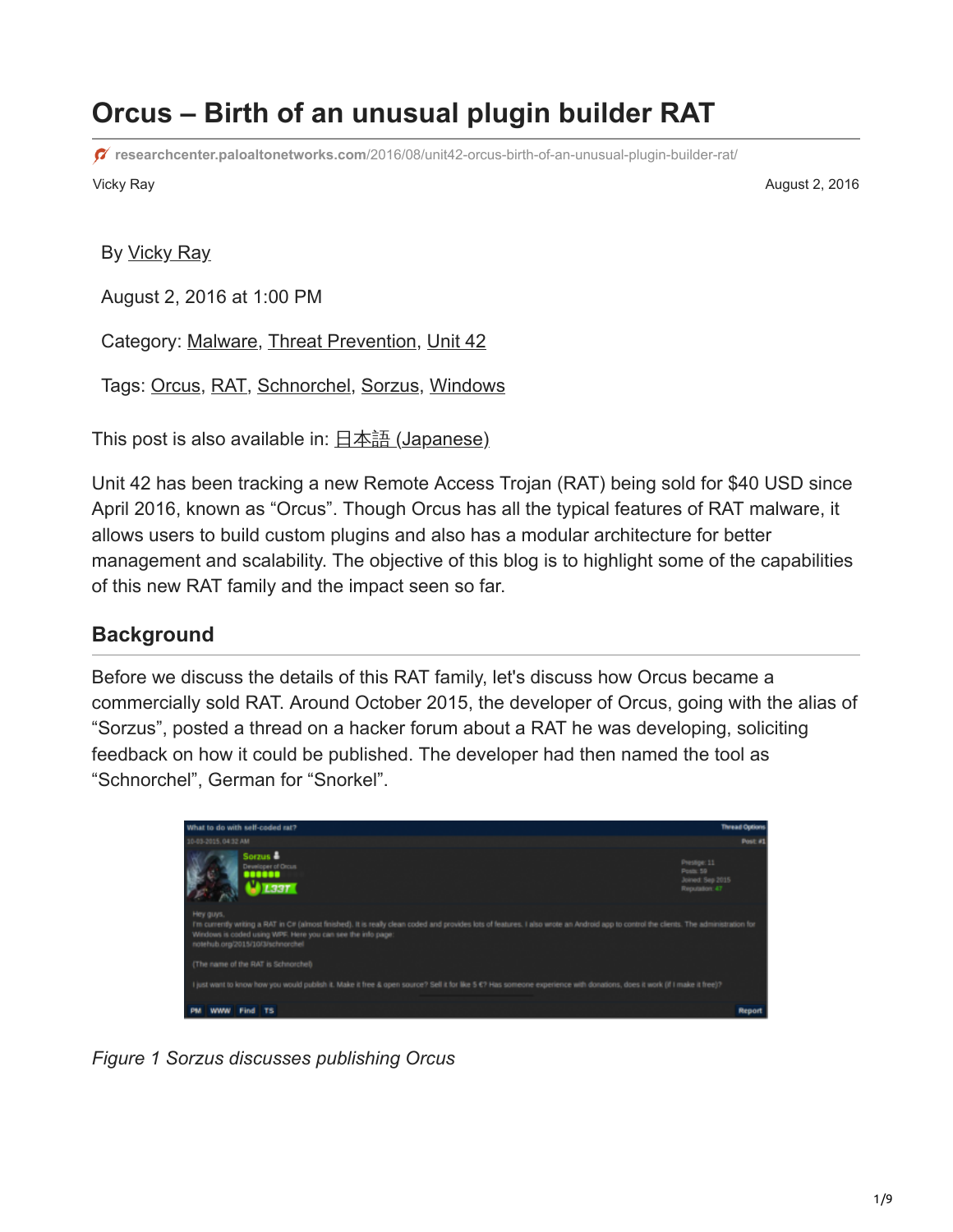The figure below shows the early versions of Orcus when it was being developed. It is interesting to see that the developer details mentioned on the earlier version indicates "Vincent (Alkalinee)", and we are also aware that 'Alkalinee' was the alias which was being used by the developer before taking the new alias of 'Sorzus'. (This also suggests that the real name of the Orcus developer may be 'Vincent'.)

|                                 | <b>ADMINISTRATION</b><br>SCHNORCHEL                                                                                                          |          | Settings $\vert$ = $\vert$ = $\vert$ $\vert$ $\vert$ $\times$ | $\sim$                                     |
|---------------------------------|----------------------------------------------------------------------------------------------------------------------------------------------|----------|---------------------------------------------------------------|--------------------------------------------|
| [28-09-2015 22:24-52.6387 INFO) | <ccccc (alkalinee)="" 0.1.5749.40272="" developer:="" version:="" vincent=""   ="">&gt;&gt;&gt;&gt;&gt;&gt;&gt;<br/>5 plugins loaded</ccccc> |          |                                                               |                                            |
|                                 | Connect to server                                                                                                                            | $\times$ |                                                               | $\frac{1}{2} \left( \frac{1}{2} \right)^2$ |
|                                 | IP-Address<br>192.168.178.69                                                                                                                 |          |                                                               |                                            |
|                                 | Port<br>$10134 + -$                                                                                                                          |          |                                                               |                                            |
|                                 | Password<br>                                                                                                                                 |          |                                                               |                                            |
|                                 | COMMICT                                                                                                                                      |          |                                                               |                                            |
|                                 |                                                                                                                                              |          |                                                               |                                            |
|                                 |                                                                                                                                              |          |                                                               |                                            |
|                                 |                                                                                                                                              |          |                                                               |                                            |
|                                 |                                                                                                                                              |          |                                                               |                                            |
|                                 |                                                                                                                                              |          |                                                               |                                            |

#### *Figure 2 Early version of Orcus which was known as "Schnorchel"*

The developer had shared intentions to publish the RAT for free and make it open-source. However, some of the users in the forum responded, advising to make it commercial instead of sharing it for free or making it open source, citing that the source code would eventually be used by others to repackage and sell it as a new RAT. One forum user, alias "Armada", offered to assist "Sorzus" on helping out with publishing the tool and apparently became Sorzus' eventual partner.

"Sorzus" and "Armada" are believed to be the two main individuals currently managing the sales and development of Orcus. Brian Krebs published a [blog](http://krebsonsecurity.com/2016/07/canadian-man-is-author-of-popular-orcus-rat/) a few weeks ago disclosing details of the individual who has been supposedly known to be the person behind Orcus. Our analysis suggests that 'Sorzus' is the main developer of the RAT and 'Armada' is mostly responsible for sales and support of the tool.

## **Architecture**

Orcus is developed using C# with the Windows administration/controller component developed using WPS (Windows Presentation Foundation), which is used to render user interfaces in Windows based systems. Orcus has three main components to its architecture: Orcus controller, Orcus Server and the trojan binary which is deployed on a victim machine.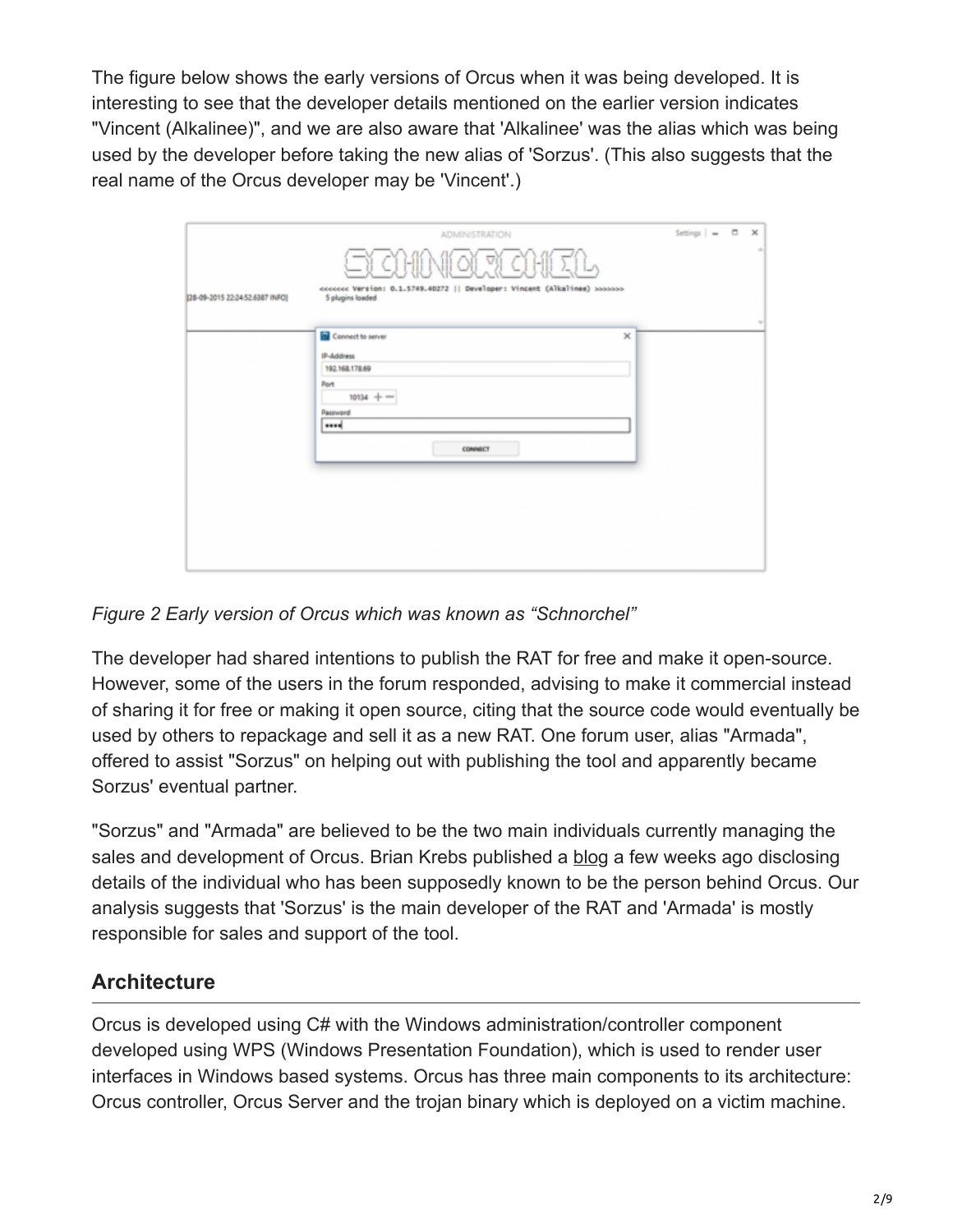The delivery vectors vary, ranging from a spear phishing attack using the malware binary with the email, having a hyperlink with a download link to the Orcus malware binary, or even using drive-by download methods.

In most RAT malware, once a victim has been infected, the malware connects back to the admin panel of the attacker to send data and provide control to the infected machine. However, if a victim machine is infected with an Orcus RAT, it connects back to the Orcus server which does not have the admin panel on it. Orcus has a separate component for the admin panel (Orcus controller) which enables control of all infected machines from the Orcus controller. This set up offers multiple benefits to the cyber criminals using Orcus. For example, they are able to share access to victim machines by accessing a single Orcus server which would enable a group of cyber criminals working together to better manage their infected victim networks and also allow scalability of their Orcus network by deploying multiple 'Orcus servers'.



*Figure 3 Orcus Architecture*

The developer not only has a controller build for Windows, but also created an Android app for the admin controller to control the infected machines using an Android device. An Android app for the controller/administration component is also available from Google Play.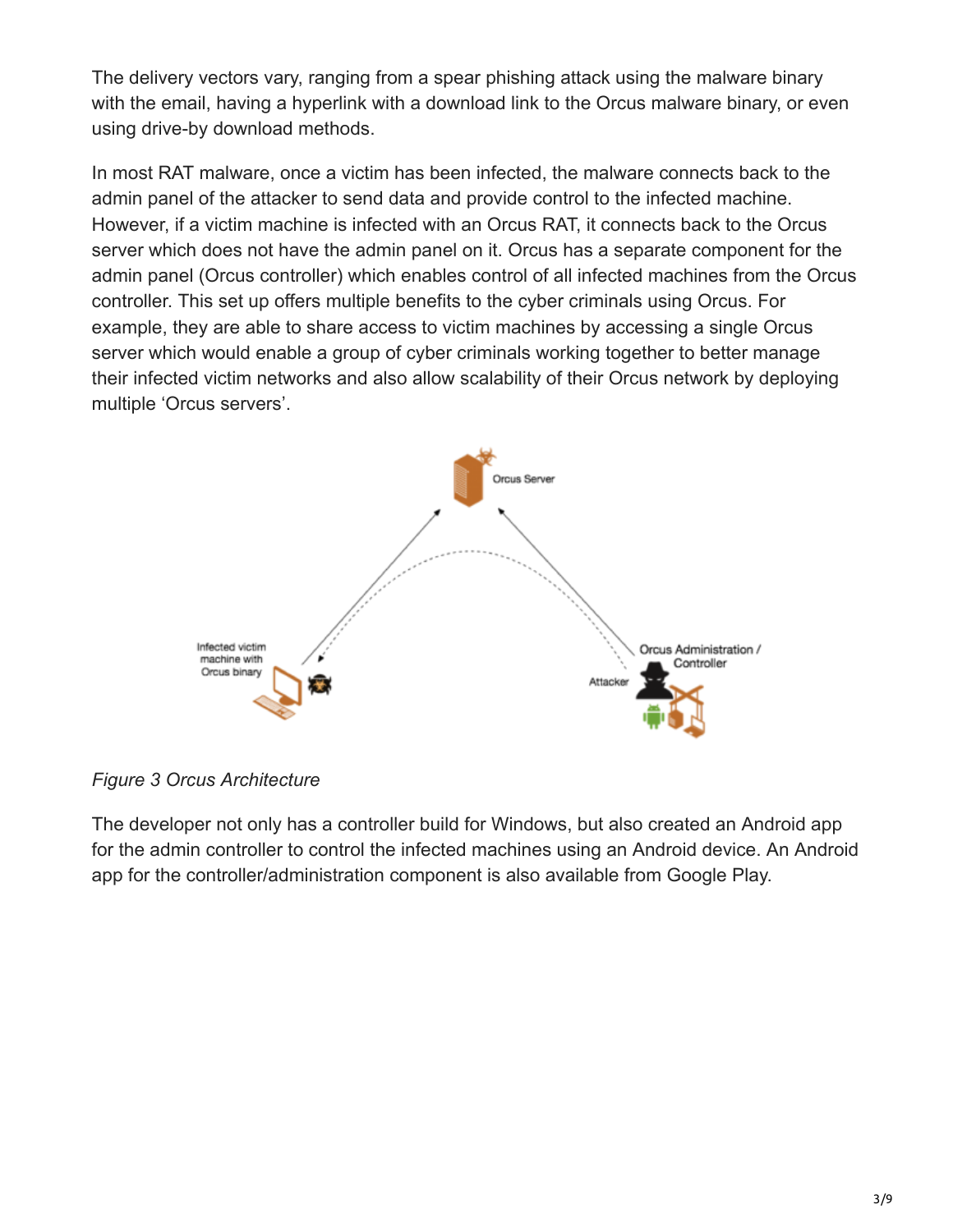

Connect to an Orcus server using this Android app and manage your clients.

#### *Figure 4 Orcus administration component for Android platform*

#### **Unique Features**

Below are some Orcus features that can enable full control of a victim machine:

- Keylogger
- Screengrabs
- Remote code execution
- Webcam monitor
- Disable webcam light
- Microphone recorder
- Remote administration
- Password stealers
- Denial of Service
- VM Detection
- InfoStealer
- HVNC
- Reverse Proxy
- Registry explorer/editor
- Real Time Scripting
- Advanced Plugin System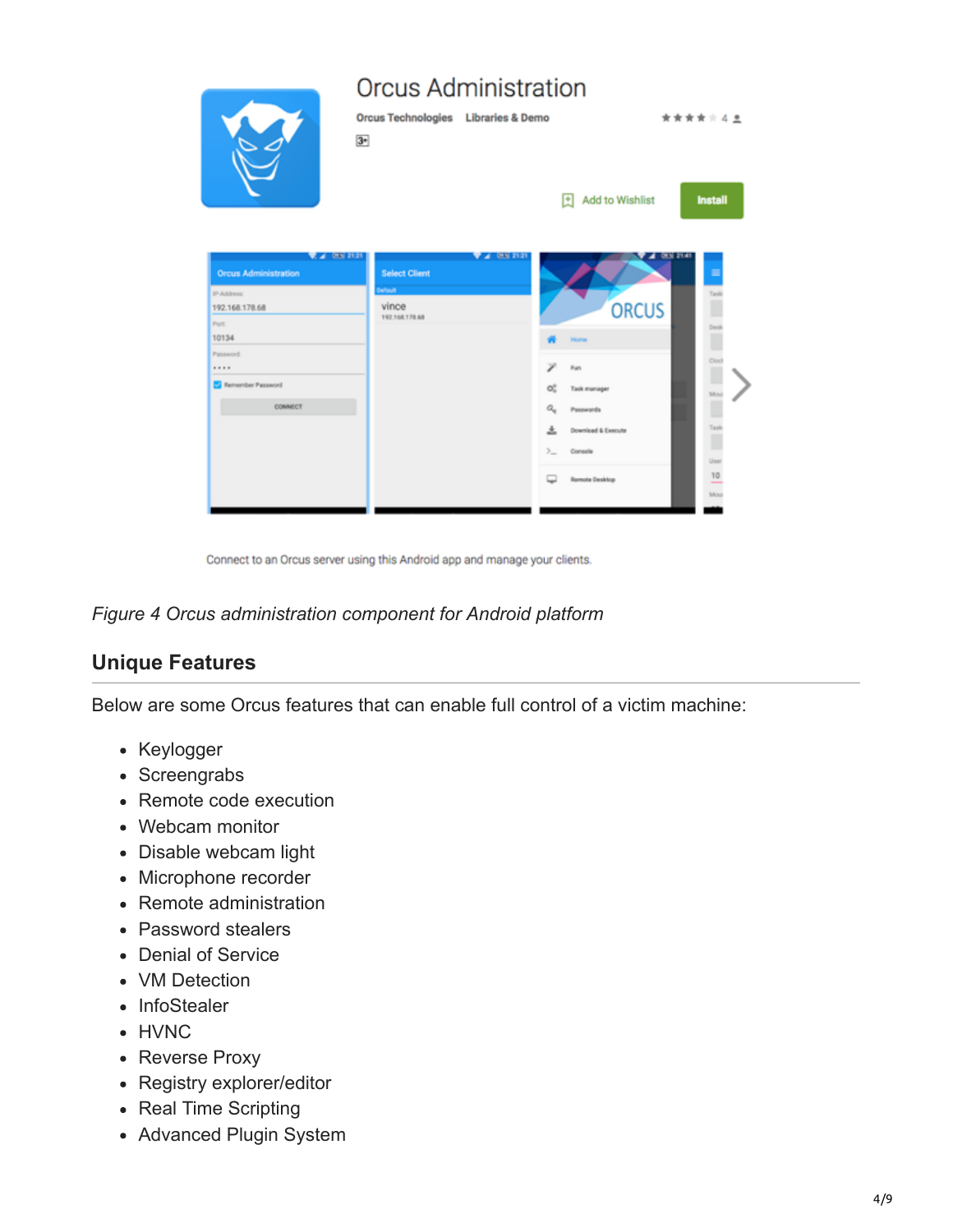Orcus has many common features of a RAT, however the features which are unique and stand out the most is the **'Plugin System'** and **'Real time scripting'**. The plugin feature allows users of Orcus to build their own plugins or download plugins which have been developed by the author. If a user has basic knowledge on one of the supported programming languages, which are C#, VB.Net or C++, that user can easily extend and write plugins to build on to the current capabilities of Orcus. The author also provides a developer package to create the plugins with an IDE (Integrated Development Environment), which is an application used by programmers to develop programs.

The Orcus sellers also provide very well documented tutorials to create plugins, and also maintain a [Github](https://github.com/OrcusTechnologies) page which has a few sample plugins created. Orcus allows seven different types of plugins to be created. Figure 5 shows the current list of plugin types that can be built.

| Type                               | Interface                                                                         | <b>Description</b>                                                                                                                                | Tutorial                                  | Example                                   |
|------------------------------------|-----------------------------------------------------------------------------------|---------------------------------------------------------------------------------------------------------------------------------------------------|-------------------------------------------|-------------------------------------------|
| Administration                     | <b>IAdministrationPlugin</b>                                                      | Modify the GUI of the administration window and<br>receive serve events                                                                           | Visual Cit.<br><b>Visual Basic</b>        | Notify Manager,<br>Server Stress Test     |
| Audio                              | <b>IAudioPlugin</b>                                                               | Provide audio files to play on the client's system                                                                                                |                                           | Audio packs                               |
| Build                              | <b>IBuildPlugin</b>                                                               | Modify the build file                                                                                                                             | <b>Wisual Cit.</b><br><b>Visual Basic</b> | Extension Spoofer,<br><b>Build Pumper</b> |
| Client                             | <b>ClientController</b>                                                           | Modify the behavior of the client e. g. the startup,<br>connection tries, installation                                                            | Visual Cit.<br><b>Visual Basic</b>        | <b>BSoD</b> protection                    |
| Command and View                   | Command (Client) &<br><b>ICommandAndView</b><br>(Administration)                  | Two libraries: One for the client and one for the<br>administration. Add a new view to the client actions,<br>can<br>send commands to the client. | Visual C#,<br><b>Visual Basic</b>         | Microphone Recorder                       |
| <b>Factory Command</b><br>and View | IFactoryClientCommand<br>(Client) &<br><b>ICommandAndView</b><br>(Administration) | The same like Command and View but there's also a<br>class which is directly loaded at<br>startup and can collect information                     |                                           | Keylogger,<br><b>GamerView</b>            |
| View                               | MewPlugin                                                                         | Only a view which has access to all existing commands                                                                                             |                                           | CLI commands                              |

#### *Figure 5 Types of plugins*

The libraries are well documented and are currently being hosted on 'sharpdox.de'. Sharpdox is a tool to create C# code documentations and can be hosted on 'sharpdox.de'. Figure 6 shows an example of the methods or functions which are available to the Orcus plugin's 'ClientController' class.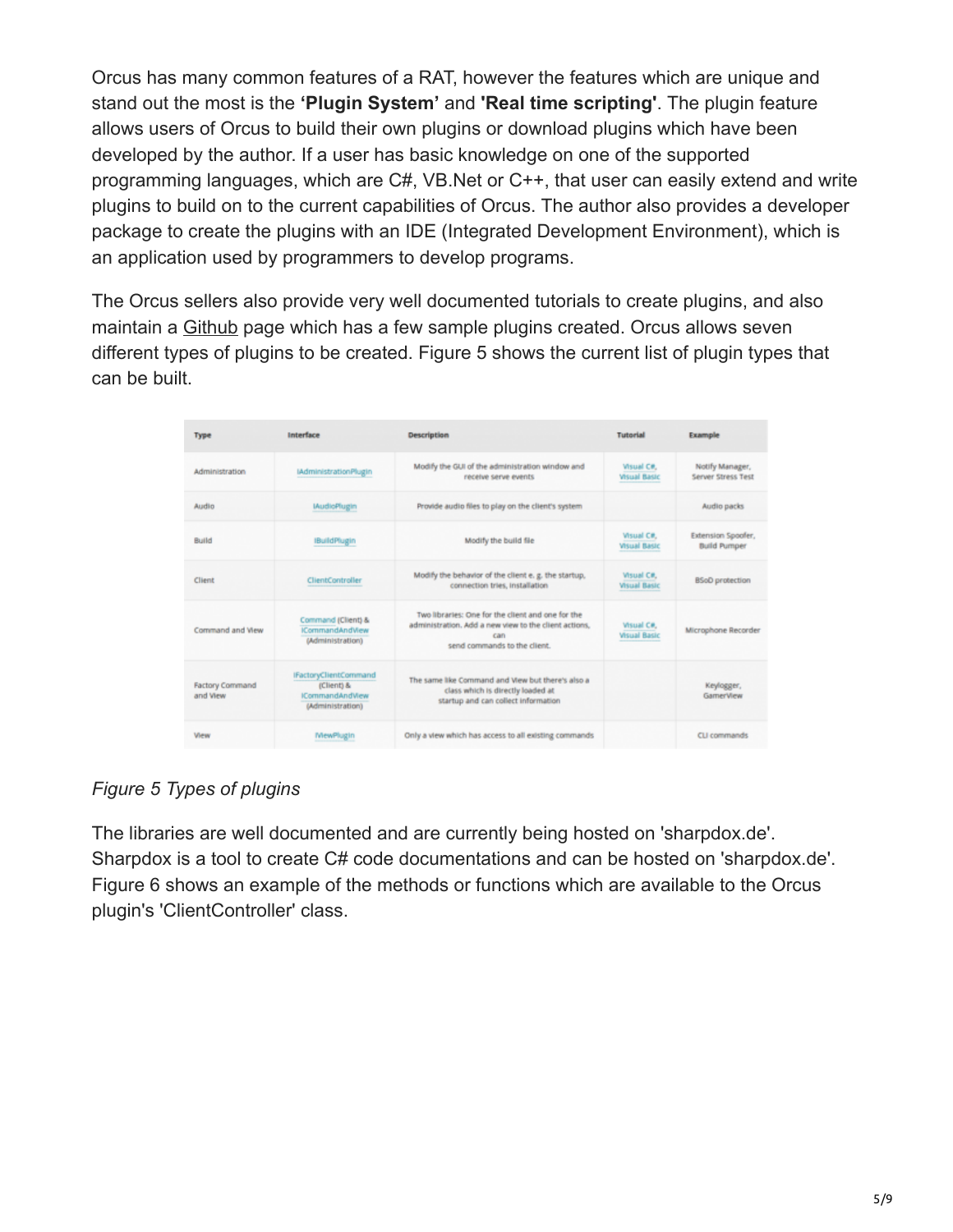

*Figure 6 Example of a plugin library documentation*

The Real Time scripting feature allows Orcus users to write and execute code (C#, VB.Net) in real time while remotely managing the compromised system.



*Figure 7 Real time scripting feature on Orcus*

## **Analysis: Orcus Protections**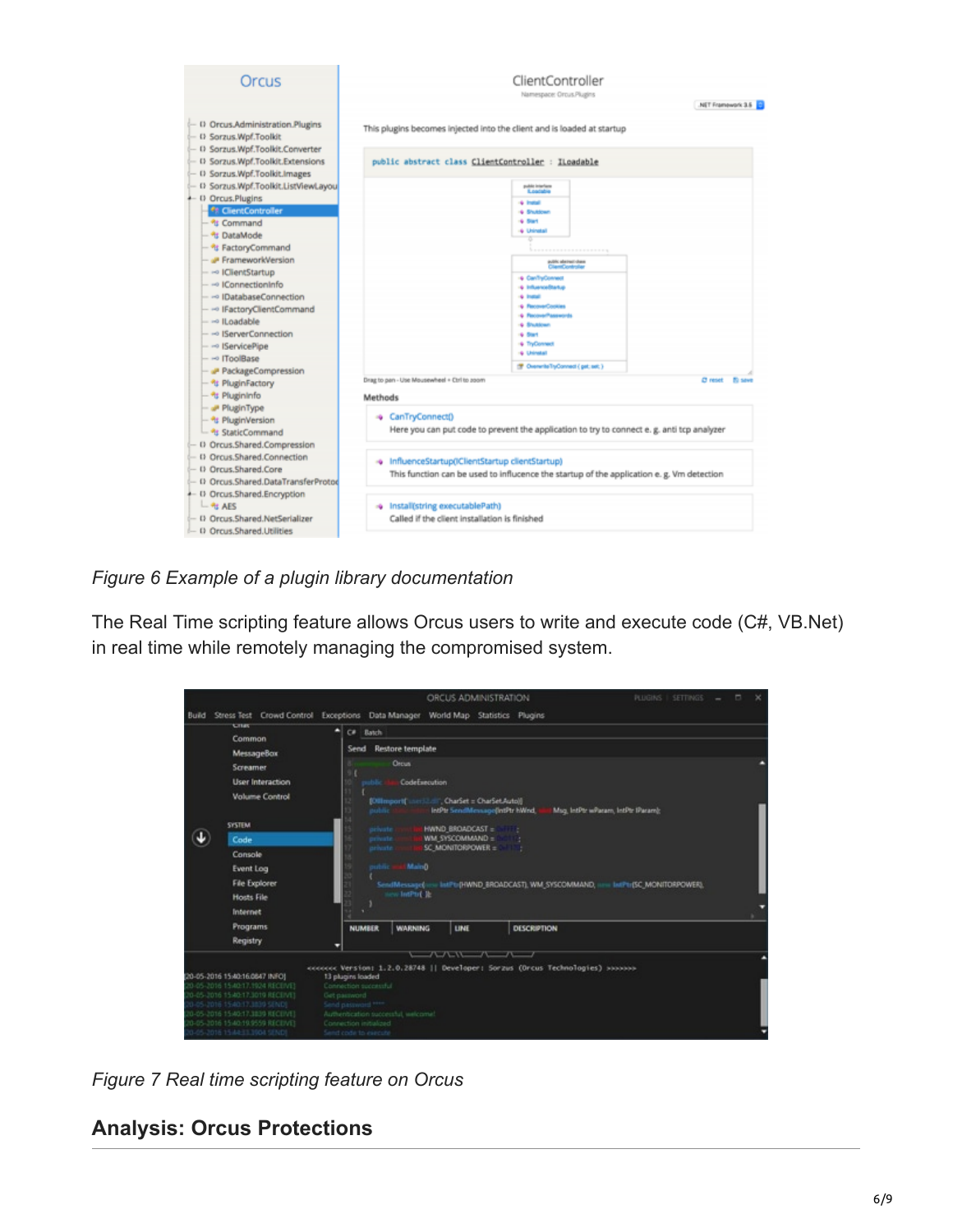From an incident responder or threat analyst's perspective, it is important to understand the type of anti-analysis protections a malware family employs so one is able to build an environment to successfully analyze the malware. This blog is not intended to discuss reverse-engineering the RAT in detail; however, it is interesting to see some of the antianalysis features which Orcus employs to avoid being detected in a standard analysis environment.

We reverse-engineered one of the Orcus samples seen on a recent attack to check and verify some of the configured features. Given Orcus is developed in C# / VB.Net, we can easily peek into the code using a .NET disassembler. If an Orcus user enables the VMDetection feature while building the malware binary, the malware would check if the malware is running within a virtual machine environment. The virtual machines that Orcus detects are ParallelsDesktop, VirtualBox, VirtualPC and VMWare. The figure below shows the code excerpt for detecting the presence of virtual machines.



*Figure 8 Virtual Machine detection in Orcus*

Orcus also checks for processes of network monitoring tools like Netmon, TCPView and Wireshark as shown in the figure below.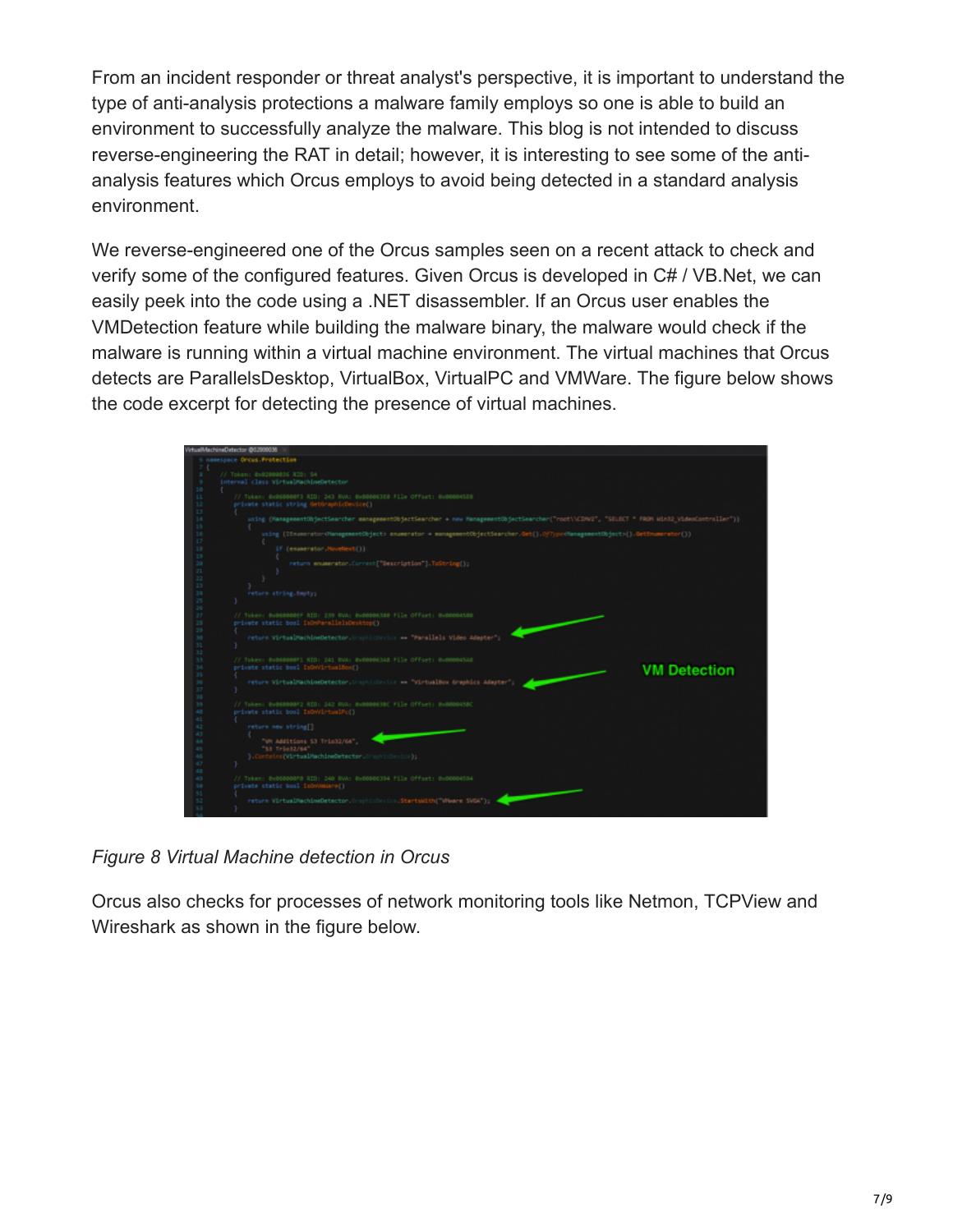

*Figure 9 Detection for network analysis tools*

## **Impact**

Figure 10 below shows the trending graph seen in Autofocus on the number of malware download sessions for Orcus. Given the feature rich toolset and the scalability Orcus provides, it is not a surprise that the usage and acceptance of the Orcus RAT is growing among cyber criminals since being first sold early this year. Given the increasing popularity of Orcus, it is likely that we will see more cyber crime campaigns where the RAT of choice is Orcus.



*Figure 10 Autofocus graph of Orcus download sessions over time*

## **Conclusion**

The individuals behind Orcus are selling the RAT by advertising it as a "Remote Administration Tool" under a supposedly registered business and claiming that this tool is only designed for legitimate business use. However, looking at the feature capabilities, architecture of the tool, and the publishing and selling of the tool in hacker forums, it is clear that Orcus is a malicious tool, and that its target customer is cyber criminals. It's not uncommon but this is an interesting case where a developer with an initial intention to release the code for free or open source, ends up in collaborating with an individual in a